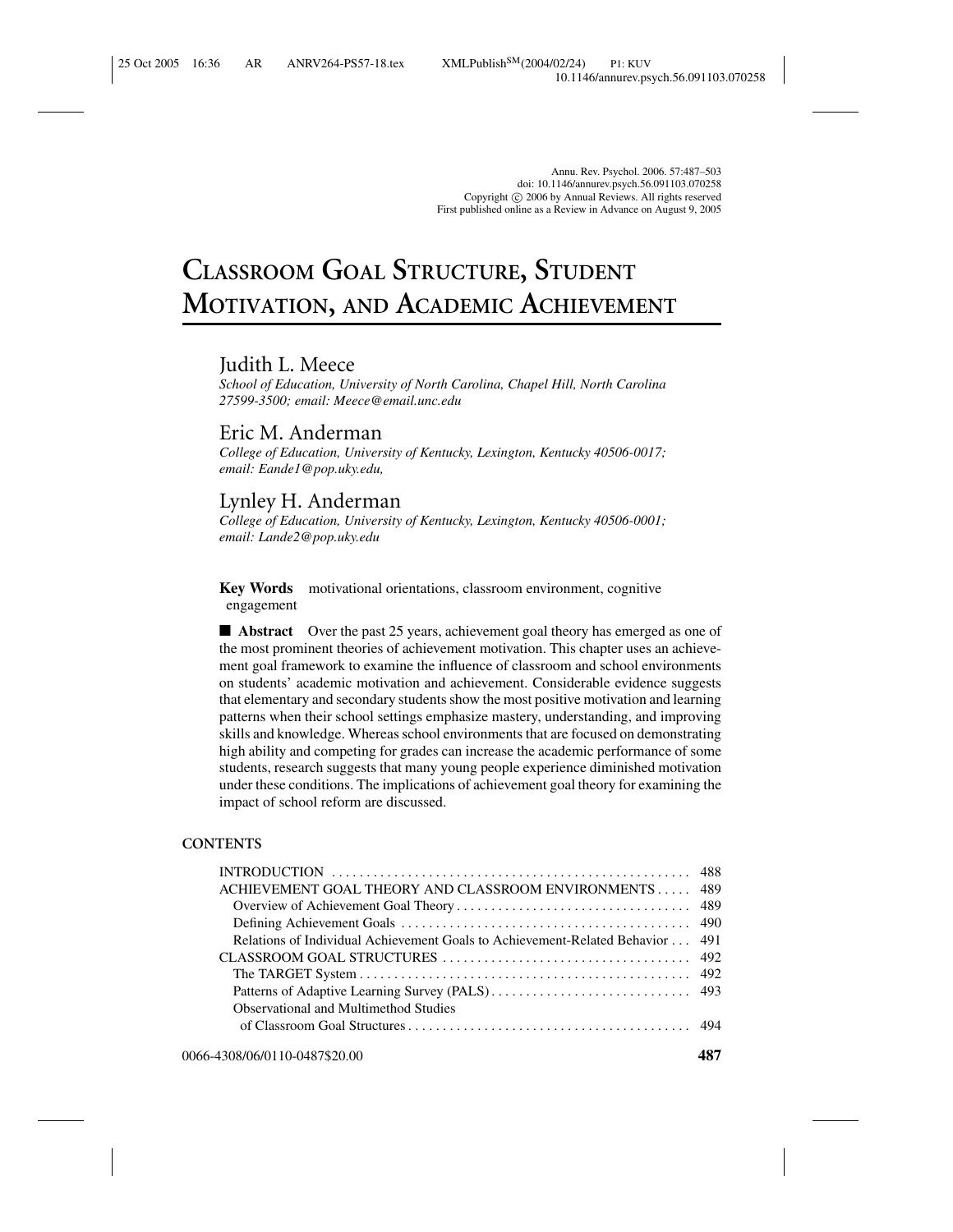| CLASSROOM GOAL STRUCTURES, PERSONAL GOALS,        |  |
|---------------------------------------------------|--|
|                                                   |  |
| APPLICATIONS OF GOAL THEORY TO SCHOOL TRANSITIONS |  |
|                                                   |  |
|                                                   |  |
|                                                   |  |
|                                                   |  |
|                                                   |  |

#### **INTRODUCTION**

The American classroom has changed significantly over the past 25 years. Computers and interactive software are common in most classrooms today, and rows of student desks have been replaced with moveable tables and chairs that promote collaborative learning among two or more students. Many states and school districts have reduced class size to increase learning opportunities, especially for young or high-risk students. Reform at the middle school level has introduced block scheduling, advisory teams, schools-within-schools, and other structural changes to meet the developmental needs of young adolescents. Additionally, major professional organizations such as the National Council of Teachers of Mathematics have called for paradigm shifts in how teachers think about learning and teaching. Rather than focusing on rote learning and memorization, curriculum standards that began to emerge in the early 1990s emphasized the importance of individual inquiry, problem solving, collaborative learning, and mastery of key concepts. As these reforms were beginning to take hold, new federal legislation, the *Leave No Child Left Behind Act of 2001*, was enacted to increase accountability and performance standards for public schools. It is anticipated that this new legislation will close achievement gaps and ensure that all students, regardless of any existing disadvantage, will make significant achievement gains in school.

With the exception of research on class size, little evidence is available to evaluate the effects of various reform efforts of the past 25 years on student learning and motivation. Even fewer studies have examined how these different reform efforts influence important aspects of the classroom or school environment that young people experience. Child development research suggests that schools, along with the family and peer group, are one of the most influential social contexts for children's development (Eccles 2004). In this chapter, we adopt an achievement goal framework for examining the influence of different classroom and school environments on children's development as learners. We emphasize the influence of classroom environments not only on students' academic engagement and achievement, but also on their motivation and their self-perceptions. Schools, in our view, play a critical role in all aspects of children's development.

The chapter begins with a brief discussion of achievement goal theory in relation to other prominent achievement motivation theories. Subsequent sections describe the types of achievement goals students adopt in classroom settings, the measures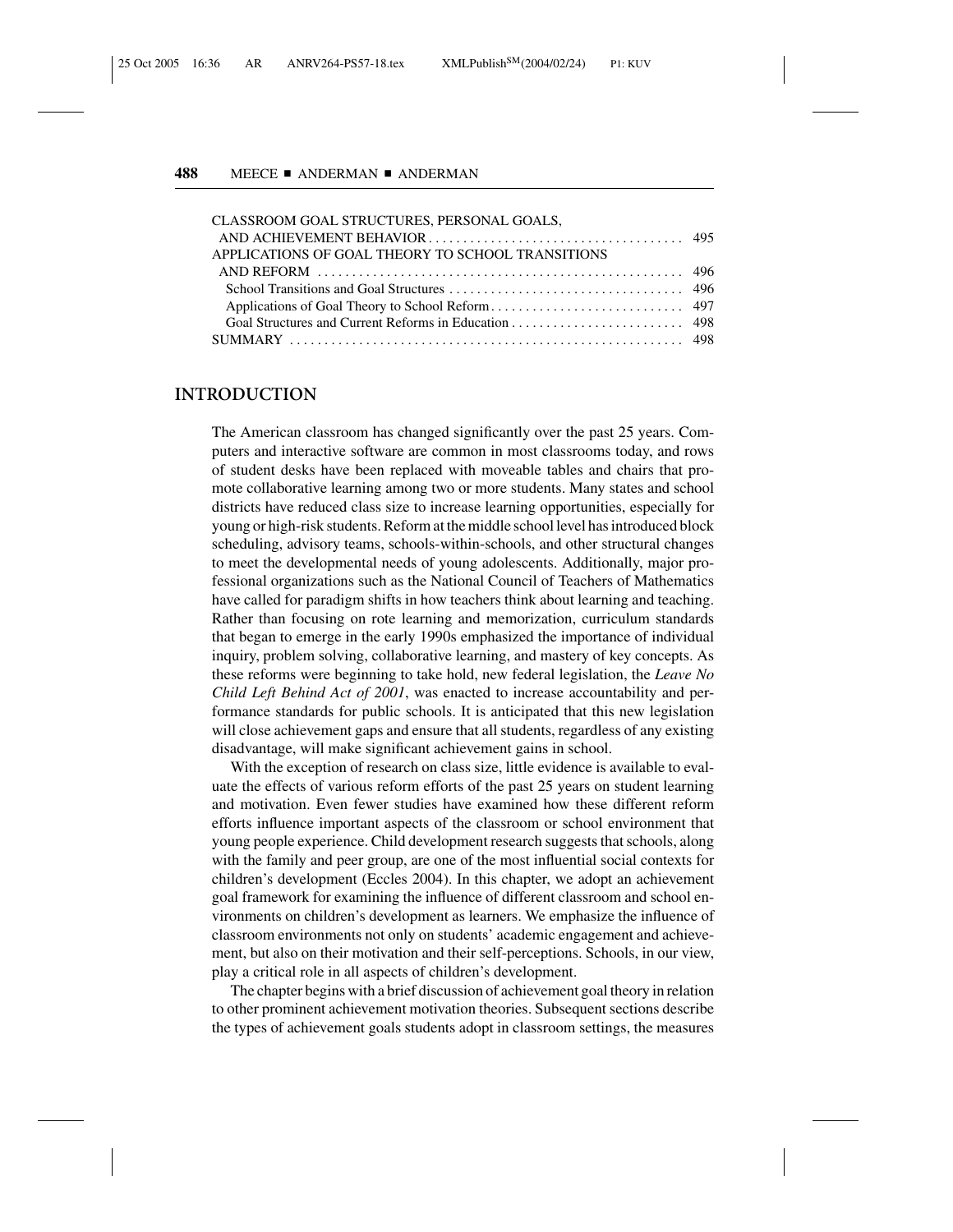that are used to assess achievement goals, and the influence of different achievement goals on various developmental outcomes, including measures of motivation to learn, classroom engagement and adjustment, and academic achievement. The chapter also includes research on the ways instructional practices, such as grading and evaluation practices, can create different goal structures in the classroom and influence student outcome measures. We next discuss efforts to change the goal structures of classrooms and schools. Finally, in our conclusion, we discuss the implications of achievement goal theory for understanding the impact of reform efforts on students and suggest some directions for future research.

## **ACHIEVEMENT GOAL THEORY AND CLASSROOM ENVIRONMENTS**

## **Overview of Achievement Goal Theory**

Motivational theories focus on the processes that explain goal-directed activity (Pintrich & Schunk 2002, p. 5). Generally, motivation theorists are interested in explaining physical activity such as task engagement and persistence, as well cognitive activities such as problem solving and decision making. In educational research, motivation theories are most often used to explain students' activity choice, engagement, persistence, help seeking, and performance in school. Motivation is also used as a measure of school adjustment (Roeser & Eccles 1998). Students who are alienated or disaffected generally lack motivation to attend school and to engage in learning.

Motivation research has a long history, beginning with the philosophy of William James and extending to achievement goal theories of the 1980s. Many early theories explained motivated behavior in terms of drives, instincts, motives, and other internal traits (Weiner 1990). Motivation has also been explained in terms of behavioral associations involving reward contingencies (Pintrich & Schunk 2002). More contemporary theories focus on social-cognitive processes as sources of motivation. This view is represented in attribution theories of motivation, which link achievement striving to how individuals interpret their success and failures in achievement situations (Weiner 1979). Another social-cognitive approach to motivation, expectancy-value theory, links achievement-related behavior to individual expectancy and value perceptions (Atkinson 1964; Eccles 1983; Wigfield & Eccles 1992, 2000). Individuals are more likely to engage in a particular achievement task when they expect to do well and when the task has some value to them. Similarly, self-efficacy theories of achievement motivation emphasize the importance of individual judgments of capability (Bandura 1986, Schunk 1991).

Achievement goal theory is situated in this social-cognitive view of motivation. Within the past 25 years, it has emerged as one of the most prominent theories of motivation (Anderman & Wolters 2005, Pintrich 2000). It has also served as an important lens for analyzing the influence of different classroom structures and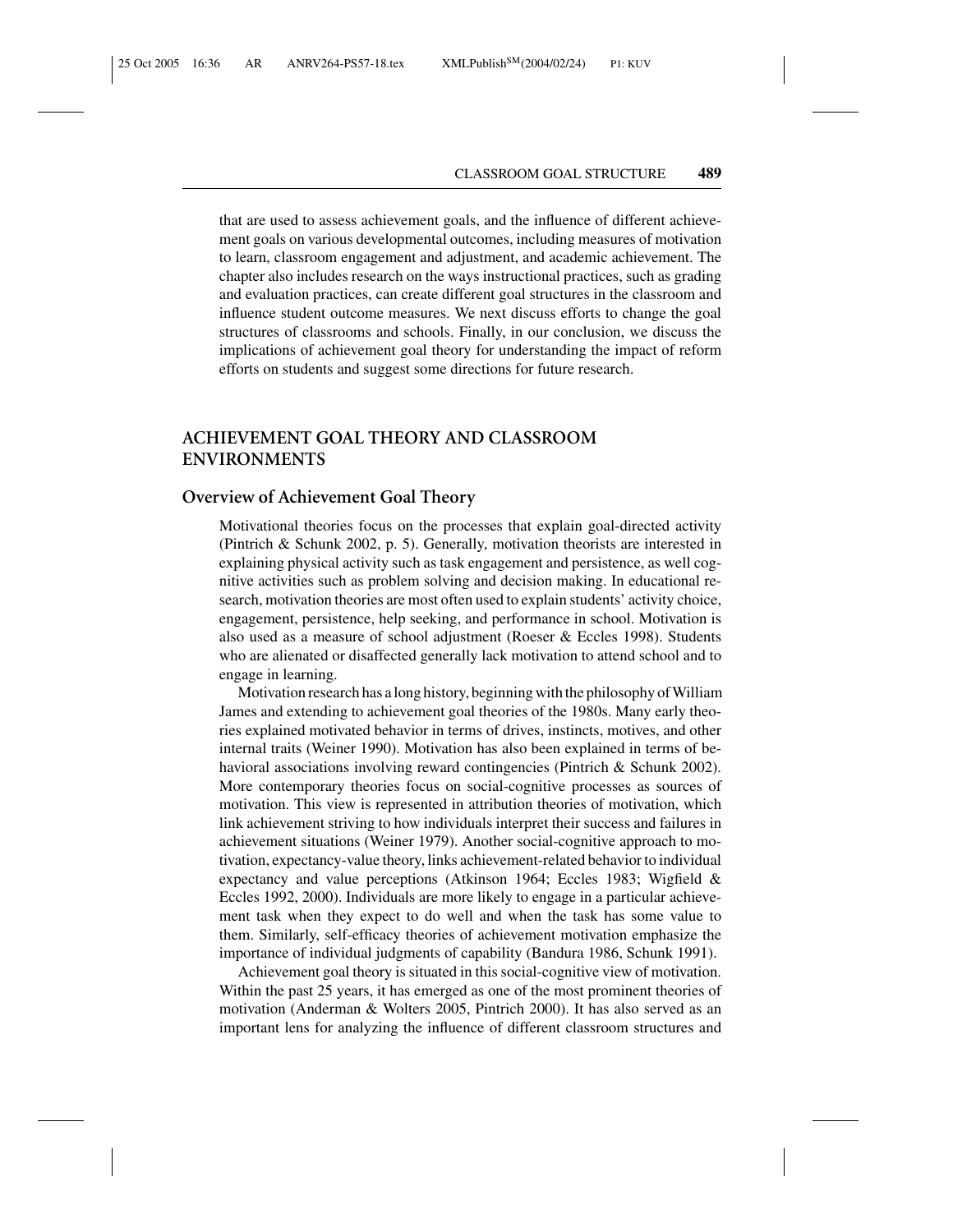school environments on student motivation and learning. Rather than focusing on ability perceptions and causal attributions, goal theories of motivation focus on the types of goals individuals pursue in achievement situations. Goal theorists view behavior as purposeful, intentional, and directed toward the attainment of certain goals (Pintrich & Schunk 2002). Achievement goal theorists focus specifically on goals involving the development or demonstration of competence (Maehr & Nicholls 1980, Nicholls 1984). According to Nicholls (1984, p. 328), "the distinguishing feature of achievement behavior is its goal of competence or perception of competence," and ability can be defined in several different ways. Thus, the criteria or standards of excellence people use to judge their competence are key to achievement goal theory. This point is critical because classrooms and school environments differ with regard to the evaluation standards used to assess students' academic progress and achievement (Ames 1992a,b; Ames & Archer 1988; Eccles & Midgley 1989; Nicholls 1989).

#### **Defining Achievement Goals**

Achievement goal theorists focus on students' intentions or reasons for engaging, choosing, and persisting at different learning activities. Early research on achievement goals focused on two contrasting forms of approach motivation and have been labeled learning versus performance (Dweck & Elliot 1983), task involved versus ego involved (Nicholls 1984), mastery versus ability focused (Ames 1992a, Ames & Archer 1988), and task focused versus ability focused (Maehr & Midgley 1991). Although there has been some debate as to whether these goal pairs represent similar constructs (Thorkildsen & Nicholls 1998), most researchers today view these goal sets as having sufficient overlap to be treated as conceptually similar constructs (Pintrich & Schunk 2002). For the purposes of this chapter, we use "mastery" and "performance" to describe these different goal orientations.

A mastery goal orientation is defined in terms of a focus on developing one's abilities, mastering a new skill, trying to accomplish something challenging, and trying to understand learning materials. Success is evaluated in terms of selfimprovement, and students derive satisfaction from the inherent qualities of the task, such as its interest and challenge. By contrast, a performance goal orientation represents a focus on demonstrating high ability relative to others, striving to be better than others, and using social comparison standards to make judgments of ability and performance. A sense of accomplishment is derived from doing better than others and surpassing normative performance standards.

In recent years, researchers have distinguished between two types of performance goals. Performance-approach goals focus on the attainment of favorable judgments of competence; whereas performance-avoidance goals focus on avoiding unfavorable judgments of ability (Elliot & Church 1997, Elliot & Harackiewicz 1996). Similarly, Pintrich (2000) argued that mastery goals should be broken down into master-approach goals and mastery-avoid goals. When students are focused on mastery-approach variables, they want to learn, master, and truly understand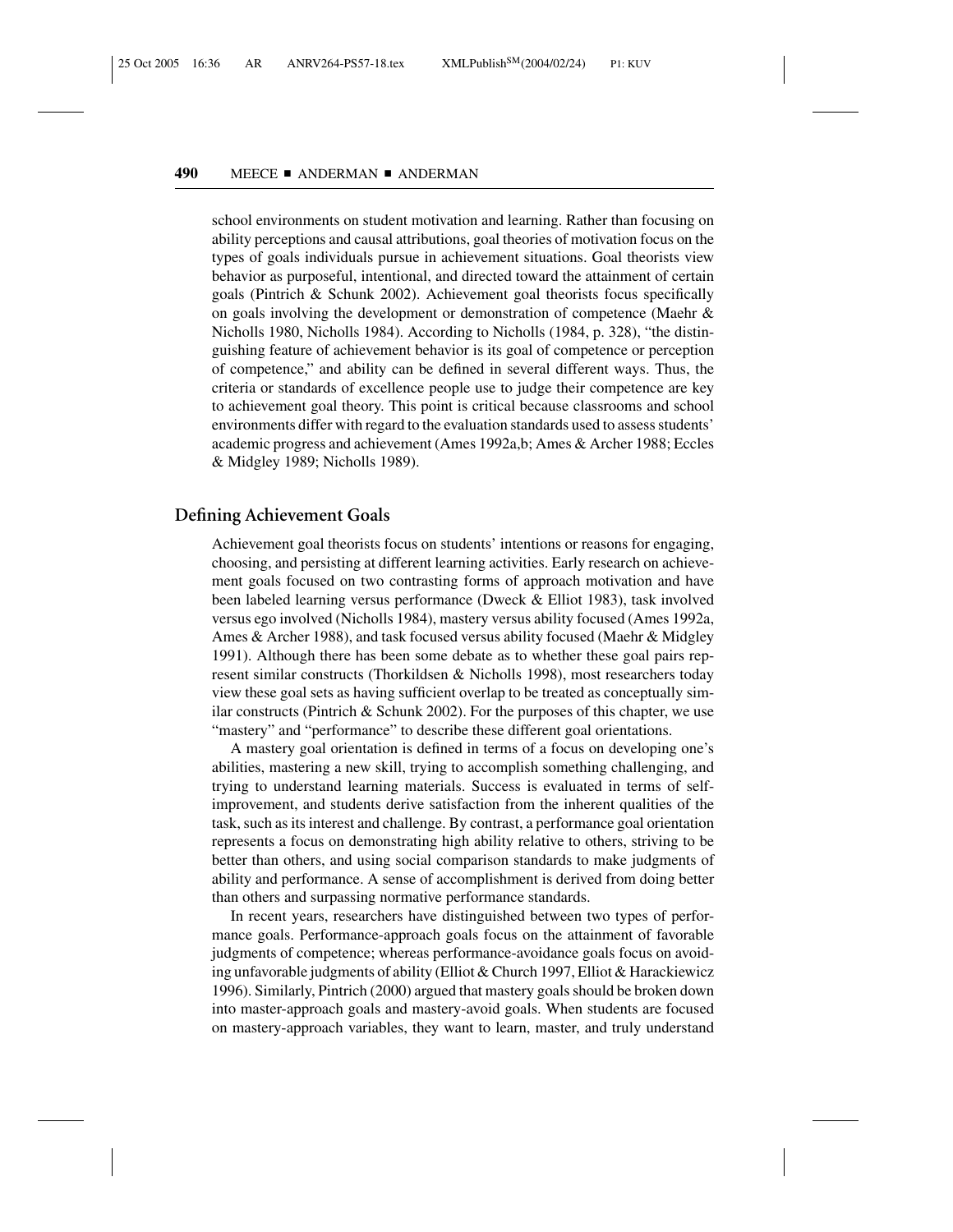the task at hand. In contrast, when students are focused on mastery-avoid goals, they want to avoid misunderstanding or not being able to learn from a specific task. Thus far, mastery-approach and mastery-avoid goals have not been widely studied.

## **Relations of Individual Achievement Goals to Achievement-Related Behavior**

Research has identified a number of achievement-related patterns that are "set in motion" by different motivational goals (Elliot & Dweck 1988, p. 11). Much of this research indicates that students show the most positive achievement patterns when they are focused on mastery goals. With this goal focus, students persist at difficult tasks (Elliot & Dweck 1988, Stipek & Kowalski 1989), report high levels of task involvement (Harackiewicz et al. 2000), report high levels of effort and persistence (Grant & Dweck 2003, Miller et al. 1996, Wolters 2004), and use learning strategies that enhance conceptual understanding and recall of information (Ames & Archer 1988; Elliot & McGregor 2001; Grant & Dweck 2003; Green & Miller 1996; Meece et al. 1988; Meece & Miller 2001; Nolen 1988, 2001; Nolen & Haladyna 1990; Wolters 2004). Mastery goals are also associated with positive perceptions of academic ability and self-efficacy (Meece et al. 1988, Midgley et al. 1998, Roeser et al. 1996, Wolters 2004). The positive relations of mastery goals to both achievement behaviors and ability perceptions are found across grade levels and subject areas. One significant limitation of this research is that few researchers have demonstrated positive links between mastery goals and academic performance. For the most part the expected positive relation between mastery goals and academic performance has not been consistently found (Barron & Harackiewicz 2001, Elliot & Church 1997, Harackiewicz et al. 2000, Herman et al. 2005, Miller et al. 1996, Pintrich 2000, Skaalvik 1997), although Wolters and his colleagues (1996) reported a positive relation for a sample of junior high school students.

Performance goals also show some interesting relations to achievement-related behaviors across studies. A good deal of evidence suggests that performance goals are associated with surface-level learning strategies (memorizing and rehearsing information), which do not necessarily promote conceptual understanding (Elliot & Harackiewicz 1996, Graham & Golan 1991, Kaplan et al. 2002b, Meece et al. 1988, Nolen 1988). Performance goals are also associated with self-handicapping strategies (e.g., goofing off, procrastinating, etc.) for late elementary school–aged children (Urdan et al. 1998), with academic cheating behaviors among middle school students (Anderman et al. 1998), and with lower grades for college students (Elliot & Church 1997, Elliot & McGregor 2001, Skaalvik 1997). However, these patterns are not consistent across studies, and researchers have emphasized the need to distinguish between approach and avoidance forms of performance goals (Harackiewicz et al. 2002). Some evidence suggests that performance-approach goals (demonstrating ability and outperforming others) are positively associated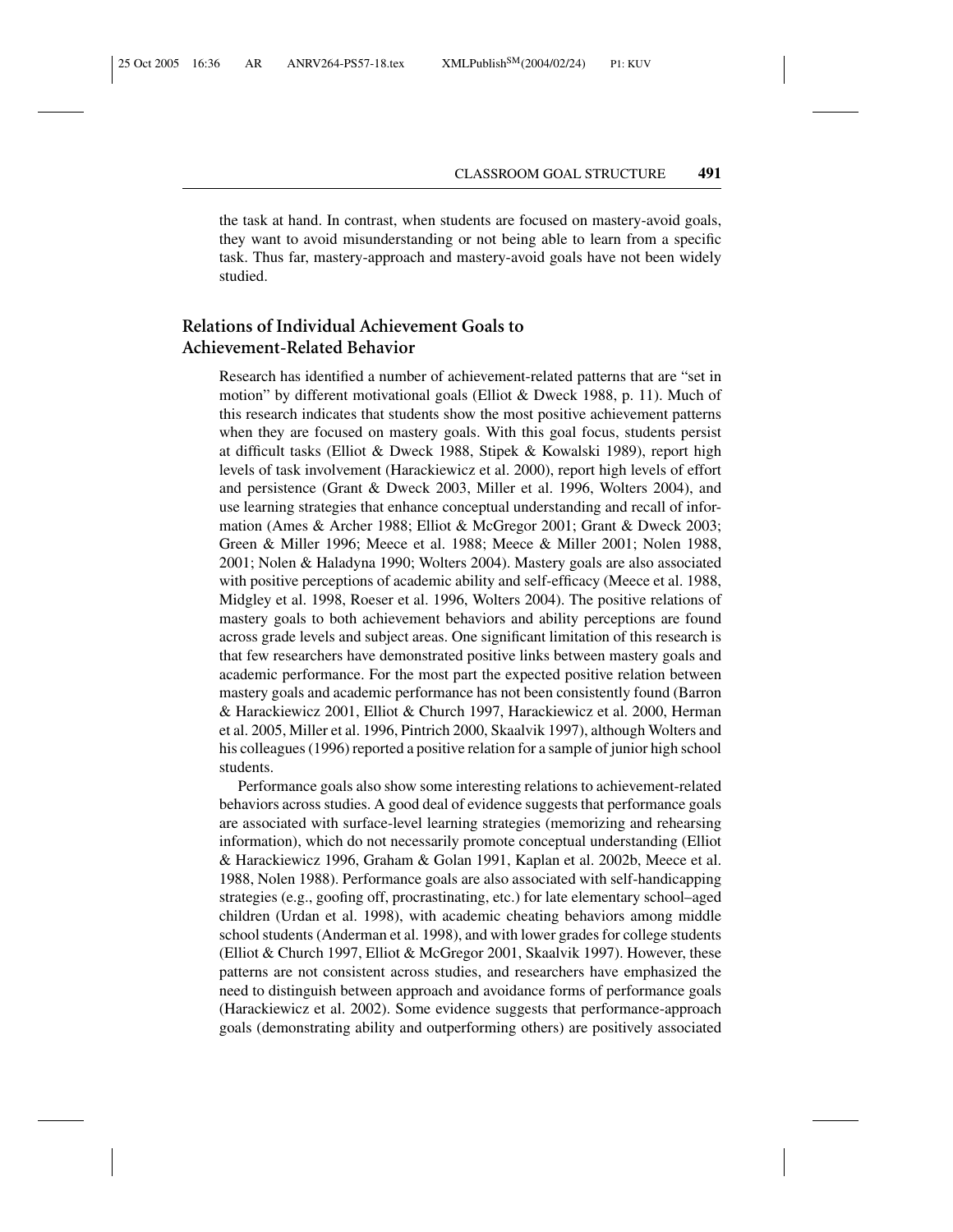with persistence and achievement outcomes, especially for college students (Elliot et al. 1999, Harackiewicz et al. 2002).

Although performance and mastery goals are most commonly examined as separate goal orientations, evidence suggests that students hold multiple goals in classroom situations (Bouffard et al. 1995, Harackiewicz et al. 1998, Meece & Holt 1993, Pintrich 2000, Wentzel 1992). Research has further suggested that multiple combinations of goals (e.g., high mastery and high performance) may have different motivation and achievement outcomes. Current studies emphasize the need to acknowledge that learners may simultaneously adopt multiple goals that are relatively more or less adaptive for learning. However, it is still not clear what combination of goals is most adaptive for which group of students, achievement tasks, and learning contexts (Midgley et al. 2001).

It is also important to point out that the findings described above were based on assessments of personal goal orientations. These goal orientations may be shaped, in part, by critical dimensions of the classroom and school environment where the assessments take place. The section below describes how the goal structures of classrooms are assessed, and their relation to personal goals and learning outcomes.

#### **CLASSROOM GOAL STRUCTURES**

Along with providing a framework for studying individual differences in student motivation, achievement goal theory is also useful for analyzing the influence of classroom environments on students' motivation and learning patterns. Research focused on the classroom has examined how teachers may create different goal structures in the classrooms through their use of various instructional, evaluation, and grouping strategies (Kaplan et al. 2002b). For example, some teachers are known to differ in their use of ability grouping or competitive grading practices, which can increase the salience of performance goals. Other teachers focus on skill development, mastery, and improvement, which can lead students to adopt a mastery orientation. As described below, a variety of measures have been used to assess the goal structures of classrooms, including student questionnaires, teacher reports, and observations.

#### **The TARGET System**

Ames & Archer (1988) first designed and used a student-report measure to assess the salience of mastery and performance goals in the classroom. On the basis of existing research and theory, they identified a set of classroom dimensions differentially related to the adoption of each goal orientation. For example, to assess a mastery goal structure, students were asked to rate their agreement with items related to the importance of understanding their work, learning from their mistakes, and working hard to learn in their classrooms. Building on this research,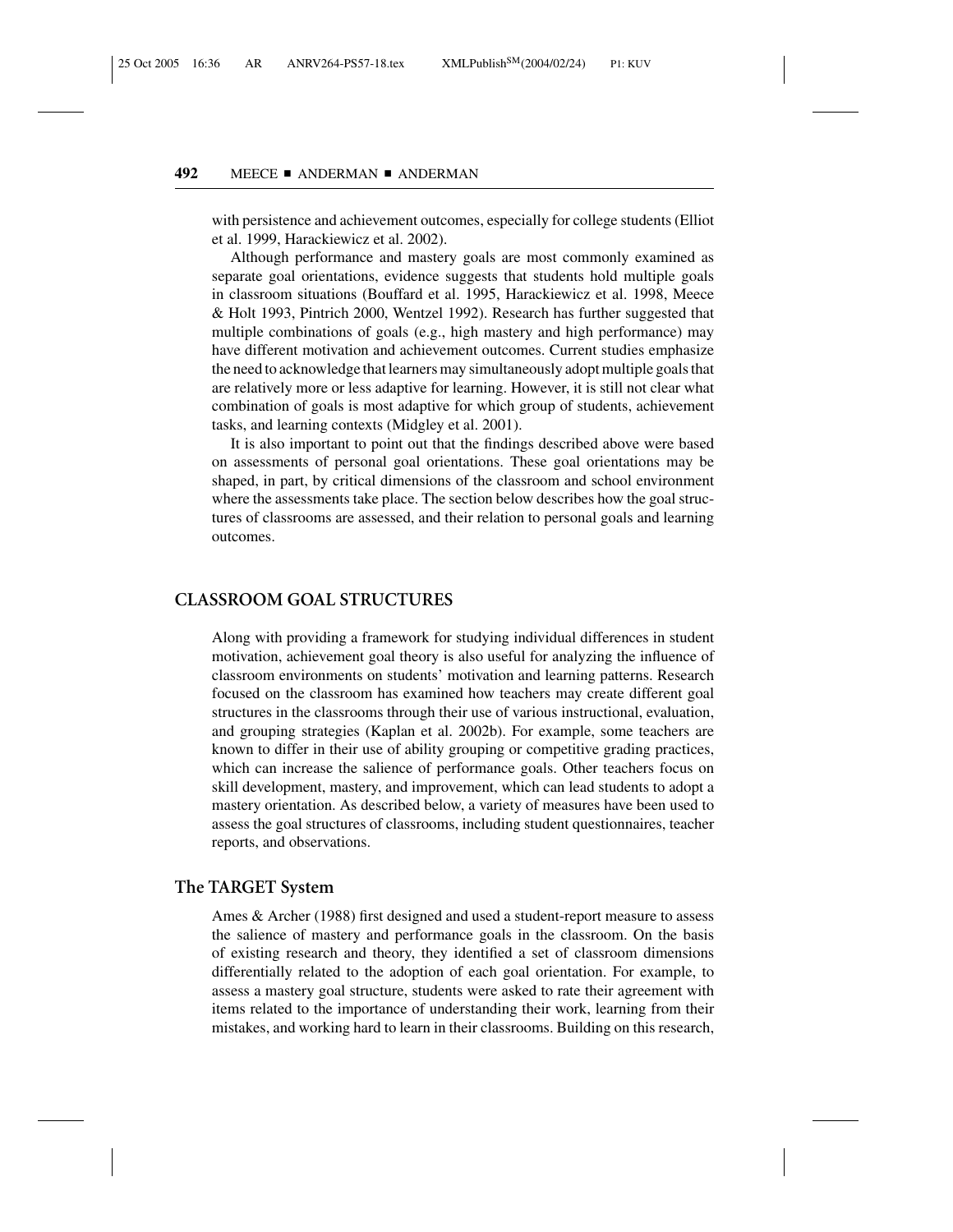|  | <b>TABLE 1</b> Dimensions of the TARGET system <sup>*</sup> |  |  |  |
|--|-------------------------------------------------------------|--|--|--|
|--|-------------------------------------------------------------|--|--|--|

| Task dimension<br>Variety, challenge, organization, and interest level of learning activities                                    |
|----------------------------------------------------------------------------------------------------------------------------------|
| Authority dimension<br>Opportunities to take responsibility for learning, to make decisions, and to assume<br>leadership role    |
| Recognition dimension<br>Incentives and rewards focused on individual effort, improvement, and accomplishments                   |
| Grouping dimension<br>Heterogeneous grouping structures that promote peer collaboration and cooperation                          |
| Evaluation dimension<br>Evaluation systems that are varied, private, and assess individual progress, improvement,<br>and mastery |
| Timing dimension<br>Opportunities to plan schedules and complete assignments at appropriate and optimal<br>rates                 |
| $*E_{\text{max}}$ A map (1002a k)                                                                                                |

∗From Ames (1992a,b).

Ames (1992a,b) developed the TARGET system for identifying key instructional practices associated with a mastery or performance orientation in the classroom. The TARGET system focuses on instructional strategies related to task assignments (T), authority relations (A), recognition systems (R), grouping procedures (G), evaluation practices (E), and use of time (T). Examples of instructional practices that would potentially emphasize a mastery goal structure are shown in Table 1. Researchers have recently used the TARGET system to create survey instruments to assess students' perceptions of the goal structure of high school (Greene et al. 2004) and college (Church et al. 2001) classes.

## **Patterns of Adaptive Learning Survey (PALS)**

Midgley and her colleagues (2002) have developed a variety of methods to assess the salience of different goal structures in the classroom. The Patterns of Adaptive Learning Survey (PALS) has been widely used to assess students' perceptions of the classroom goal structures, as well as personal goal orientations. Building on the research of Ames (1992a), the PALS goal structure measures focus on classroomor school-level practices that reflect either mastery- or performance-oriented instructional practices. Sample items from the PALS for assessing classroom goal structures are presented in Table 2. These scales demonstrate high internal consistency (Midgley 2002). In addition, confirmatory factor analyses procedures indicate that classroom goal structures are distinct from personal goal orientations (Wolters 2004). However, as described below, students' perceptions of classroom goal structures are predictive of the types of personal goals students adopt in the classroom.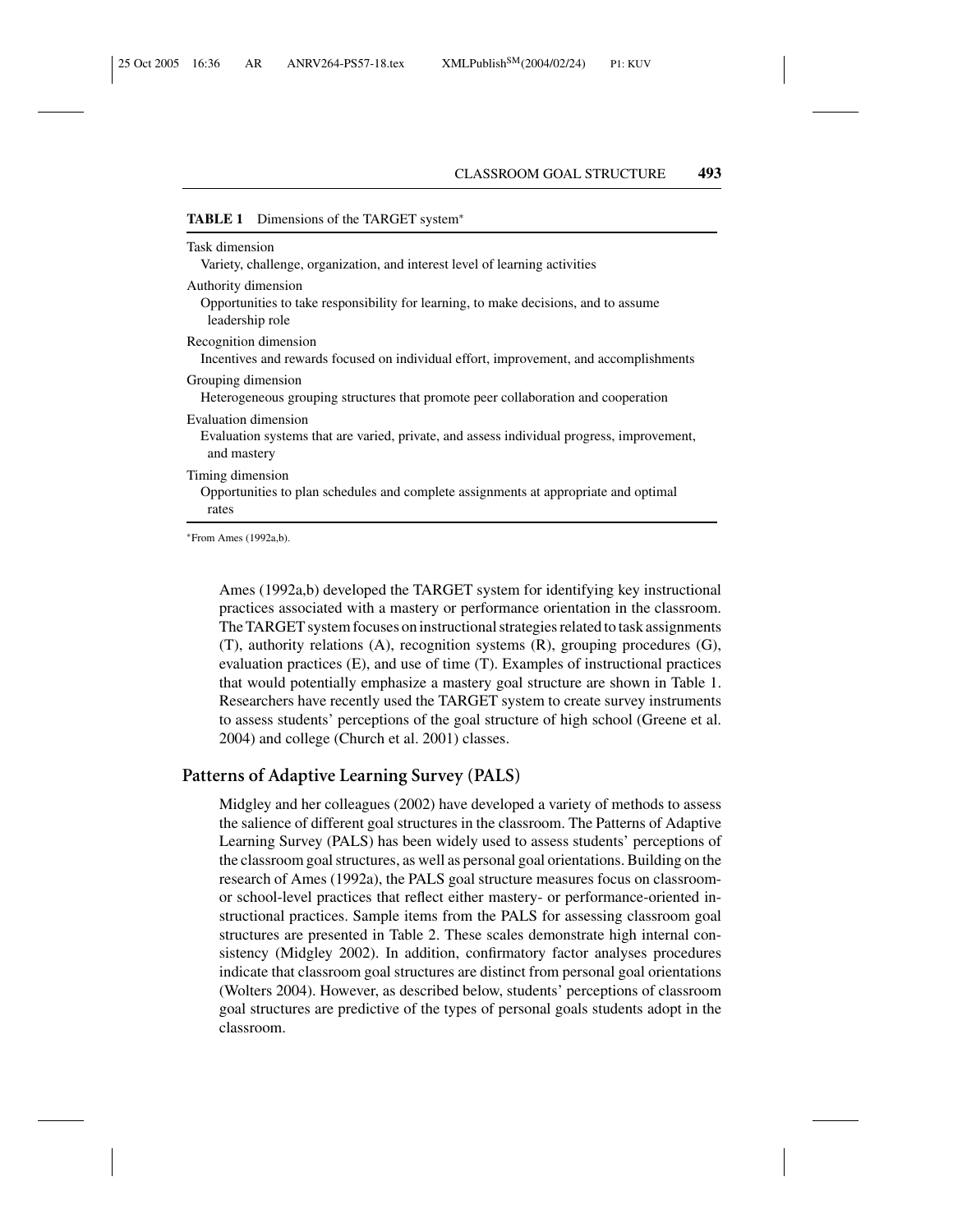**TABLE 2** Sample items to assess classroom goal structures: Patterns of Adaptive Learning Survey<sup>∗</sup>

Mastery goal structure

My teacher thinks mistakes are okay as long as we are learning.

My teacher wants us to understand our work, not just memorize it.

My teacher really wants us to enjoy learning new things.

My teacher recognizes us for trying hard.

My teacher gives us time to really explore and understand new ideas.

Performance goal structure

My teacher points out those students who get good grades as an example to all of us.

My teacher lets us know who gets the highest scores on a test.

My teacher makes it obvious when certain students are not doing well on their work.

My teacher tells us how we compare with other students.

Only a few students do really well in my class.

My teacher calls on smart students more than on other students.

∗From Anderman & Midgley (2002), Midgley et al. (1997).

PALS researchers have also collected information from teachers about their goal-related approaches to instruction (Urdan et al. 1998). From a list of statements, teachers were asked to identify instructional strategies they used in their classroom. Items assessed teachers' emphasis on mastery goals ("In my classroom, I stress to my students that I want them to understand their work, not memorize it") and performance goals ("In my classroom, I point out those students who do well academically, as a model for other students"). Students of these teachers were also asked to provide reports of the classroom goal structure. Results indicate low positive correlations between teacher and student reports of the same goal emphasis. Additionally, these two sources of data each contributed uniquely to the prediction of student outcomes (Urdan et al. 1998).

## **Observational and Multimethod Studies of Classroom Goal Structures**

Meece (1991) combined survey and observational data to study differences in the goal structures of 10 elementary science classrooms. Using classroom means on student mastery goal ratings, classes were characterized as low or high mastery. Observational records were then analyzed to identify differences in teaching approaches. The results revealed that teachers of low- and high-mastery-oriented students differed in the degree to which they (*a*) promoted meaningful learning and understanding, (*b*) adapted instruction to the developmental levels and personal interests of their students, (*c*) established learning structures supportive of student autonomy and peer collaboration, and (*d* ) emphasized the intrinsic value of learning. In a similar study, Patrick et al. (2001) used the PALS measures of classroom goal structures to identify 4 fifth-grade classrooms that were perceived by students as emphasizing either (*a*) high mastery and low performance, (*b*) high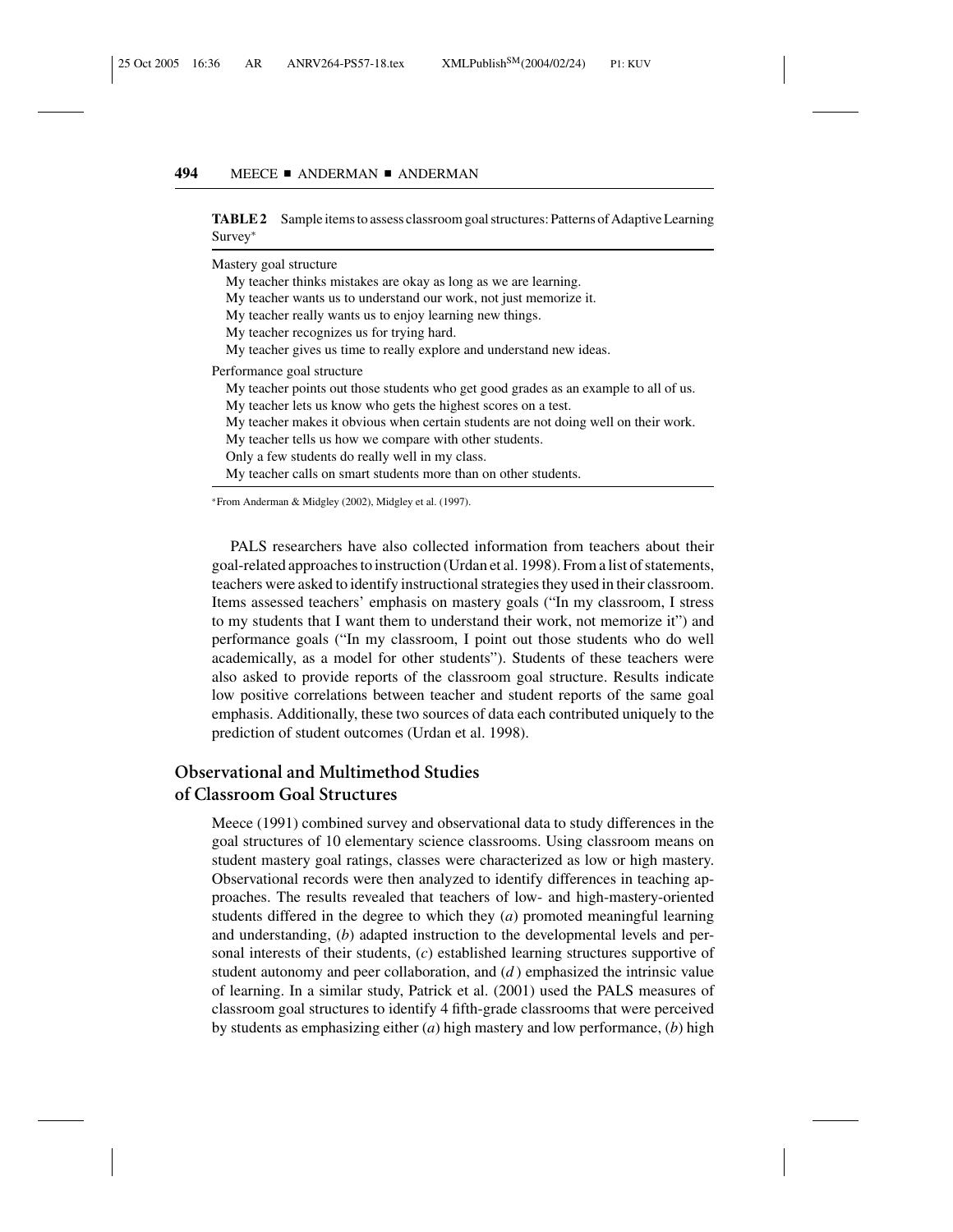performance and low mastery, (*c*) both high mastery and performance, and (*d* ) both low mastery and performance. Observational data were then used to compare the instructional practices of those teachers. Overall, there were a number of differences in practices between the high- and low-mastery-oriented classrooms and many fewer differences between the high- and low-performance classes. Two themes that distinguished the high- and low-mastery-oriented teachers were (*a*) differences in teachers' apparent implicit theories of how students learn, and (*b*) the interface between the social and affective climate of the classrooms with the academic dimension (see Anderman et al. 2002).

In another study, Turner and her colleagues (2002) used multiple methods to examine instructional variables related to students' use of avoidance strategies in mathematics. In this study, qualitative analyses of classroom discourse suggested that high-mastery/low-avoidance classrooms were characterized by instructional practices such as affording students the opportunity to demonstrate new abilities, providing motivational support for learning, and helping students to understand complex topics. When combined with data on student outcomes, findings indicated that perceptions of a mastery goal structure were related to less frequent use of avoidance strategies.

## **CLASSROOM GOAL STRUCTURES, PERSONAL GOALS, AND ACHIEVEMENT BEHAVIOR**

We discussed above how students' personal achievement goals shape their behavior and learning in educational settings. How might classroom goal structures play a role in these processes? Classroom goal structures are generally viewed as precursors of students' personal goal orientations, which are thought to have a more proximal influence on motivation and achievement patterns (Church et al. 2001, Greene et al. 2004, Nolen 2001, Nolen & Haladyna 1990, Roeser et al. 1996, Urdan 2004). Additionally, student characteristics such as gender, ability level, or existing goal orientations are believed to influence the ways students perceive the classroom environment (Roeser et al. 1996). For the most part, studies using path analysis methods support these claims. Students' personal goal orientations correspond with their perceptions of the classroom goal structure (Anderman & Midgley 1997, Roeser et al. 1996, Urdan 2004), and these relations are found even when differences in student characteristics are controlled. When students perceive their classrooms or schools as emphasizing effort and understanding, they are more likely to adopt mastery-oriented goals. Conversely, students are more likely to adopt performance-oriented goals when they perceive their school environment as focused on competition for grades and social comparisons of ability. Consistent with earlier research, students' personal goals in turn are related in the expected manner to various motivation, strategy use, and performance measures. Thus, several studies indicate that classroom goal structures influence student behavior and learning by shaping the type of personal goals that students adopt.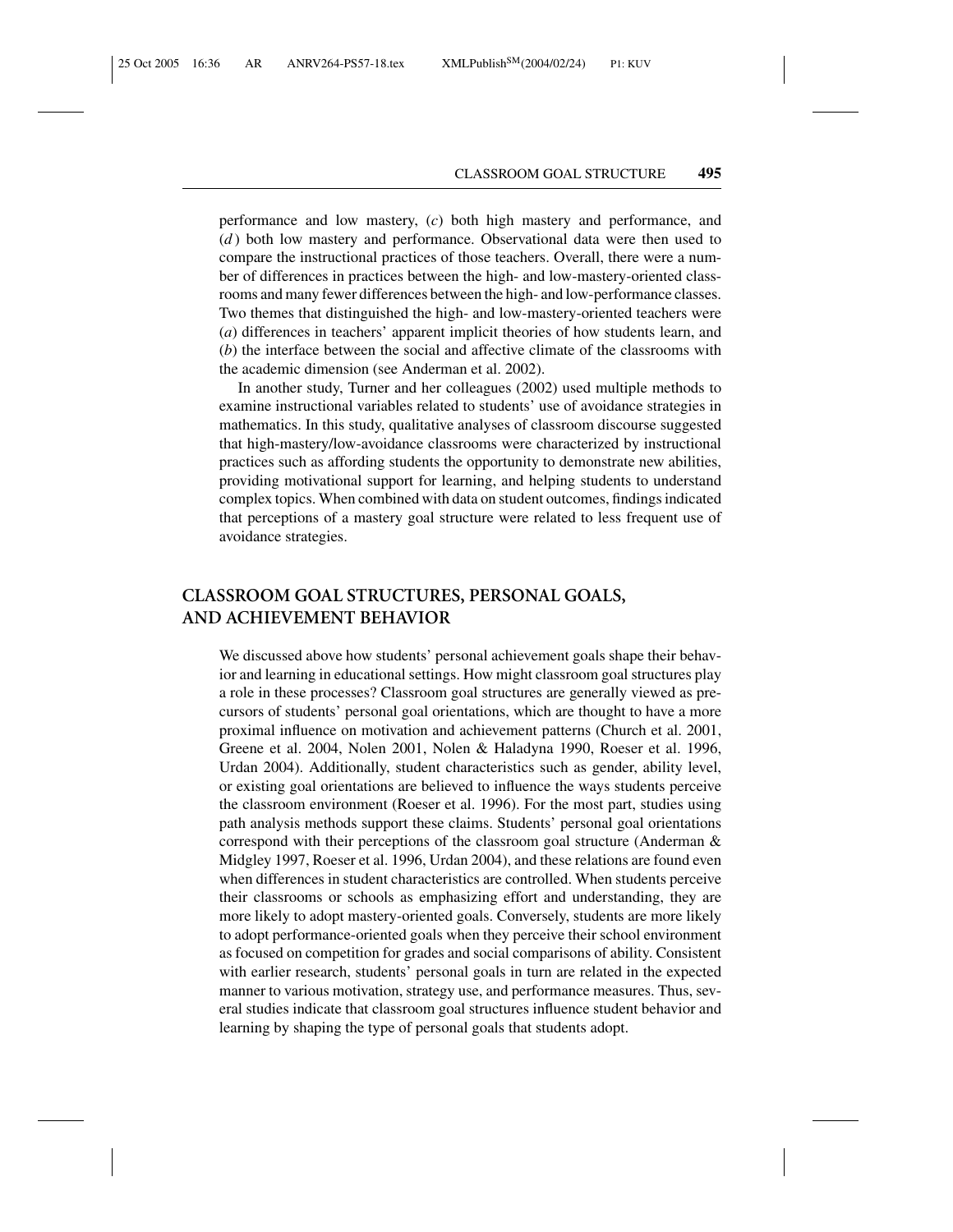There is also some evidence to suggest that perceptions of the classroom goal structure may exert a direct effect on outcome measures as well. The use of multilevel data analysis procedures enables researchers to test the predictive influence of classroom goal structures at both the individual and classroom levels (Kaplan et al. 2002b, Turner et al. 2002, Urdan et al. 1998, Wolters 2004). In this research, learning environments may be characterized as having either a greater mastery or performance focus (or a simultaneous focus on both mastery and performance) when students' perceptions of the goal structure are aggregated to the classroom or school level.

Evidence to date indicates that approximately 5% to 35% of the variation in students' goal structure perceptions is related to classroom differences. When added to the analyses, mean perceptions of the classroom goal structure explain variance in some outcome measures not explained by individual perceptions of classroom goal structures, personal achievement goals, or student background characteristics. For example, Turner and her colleagues (2002) reported that aggregated perceptions of the classroom emphasis on mastery emerged as a significant negative predictor of avoidance behaviors in a large sample of sixth-grade students. Similarly, Kaplan and colleagues (2002b) found that ninth-grade students reported less disruptive behavior in classes perceived on the average as emphasizing a mastery goal structure. In another study of junior high school students, Wolters (2004) found that mean perceptions of performance-approach goal structures explained variance in students' self-efficacy ratings, over and above students' personal achievement goals and background characteristics. Studies using multilevel data analysis procedures also reveal that teachers' reports of their instructional practices can also explain classroom differences in some student outcome measures (Anderman et al. 2001, Anderman & Young 1994, Kaplan et al. 2002b), but these relations generally are not as strong as individual or group-level perceptions of the learning environment. Therefore, it is the students' subjective perceptions that are most critical for understanding achievement-related patterns in the classroom (Ames 1992a, Meece et al. 2003, Ryan & Grolnick 1986).

## **APPLICATIONS OF GOAL THEORY TO SCHOOL TRANSITIONS AND REFORM**

## **School Transitions and Goal Structures**

Research generally indicates negative effects of the transition from elementary school to middle school on student motivation (e.g., Eccles & Midgley 1989, Wigfield et al. 1991). Eccles & Midgley (1989) argued that the contexts of most middle schools focus less on intrinsic involvement with tasks, and more on grades and comparisons, than do elementary schools. Whereas Eccles & Midgley's arguments were not based in goal theory, they strongly echoed the sentiments of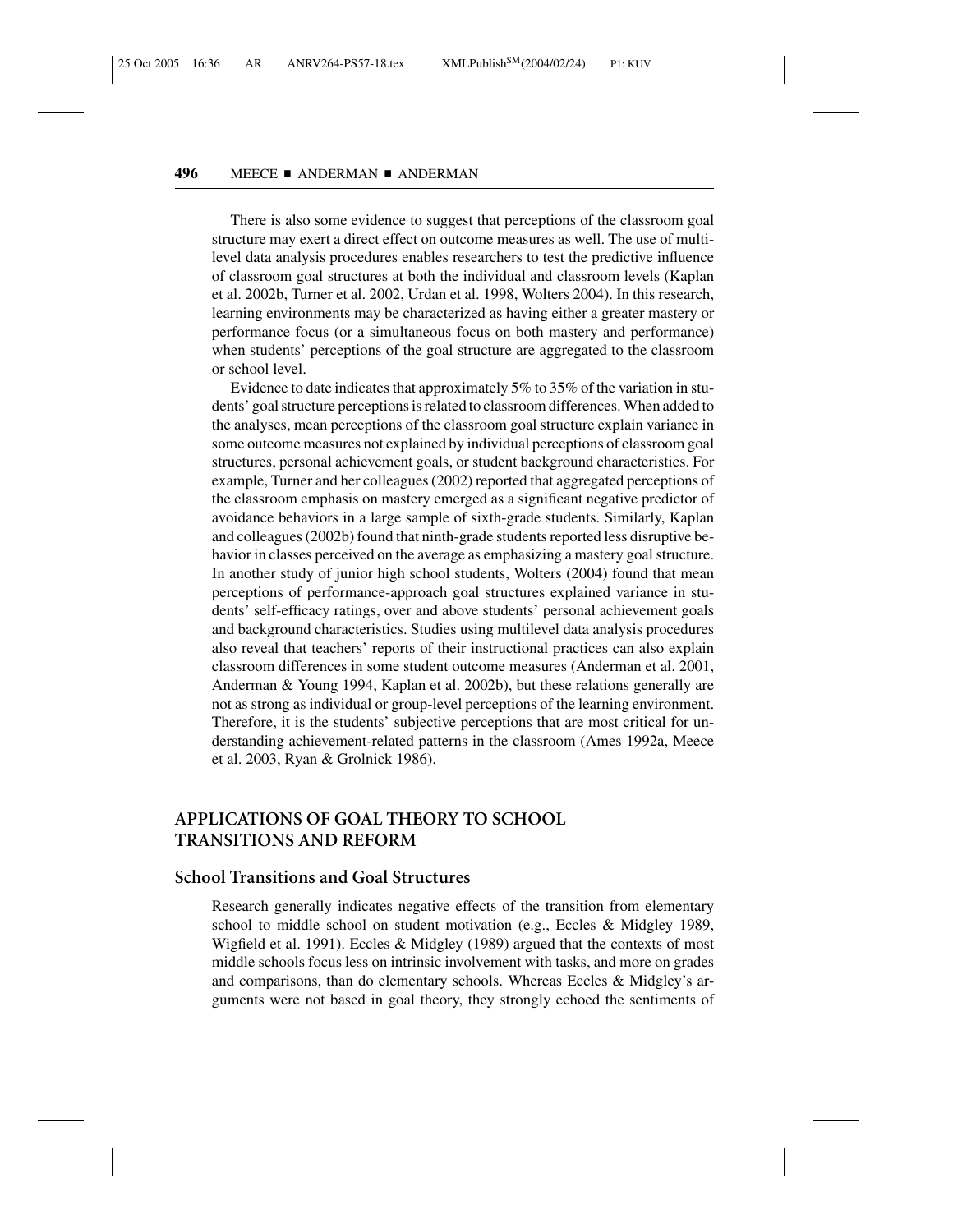goal theorists. More recently, empirical research has demonstrated that Eccles and Midgley's observations are supported when examined via the lens of goal theory.

For example, in one study, Midgley et al. (1995) examined the self-reported instructional practices of elementary and middle school teachers. Results indicated that elementary school teachers reported using instructional practices that emphasized mastery goals more than did middle school teachers. In a related study, Anderman & Midgley (1997) conducted longitudinal research examining changes in perceived goal structures across the transition from elementary to middle school. Results indicated that students perceived a greater emphasis on mastery goals during instruction prior to the middle school transition than after the transition. In addition, students reported more of an emphasis on performance goals after the transition to middle school than before. In another longitudinal study, Anderman & Anderman (1999) found that personal mastery goals decreased and personal performance goals increased as students made the transition from elementary to middle school.

Goal orientation also is related to other changes in motivation across the middle school transition. Anderman (1999) examined changes in students' reported levels of affect before and after the transition to middle school. Results indicated that perceptions of a performance goal structure in classrooms predicted a decline in positive affect across the transition. The Anderman & Anderman (1999) study also found that increases in performance goals across the transition were negatively associated with perceptions of school belonging, whereas increases in mastery orientation across the transition were associated positively with a perceived sense of school belonging.

## **Applications of Goal Theory to School Reform**

Achievement goal research has focused on examining student outcomes in laboratory or classroom settings. However, a few researchers have used goal orientation theory to help guide school reform. Most prominently, Midgley & Maehr (1999) engaged in several projects aimed at the reform of school-wide and classroomspecific instructional practices, based on achievement goal theory. Briefly summarized, these researchers worked with teachers, parents, and administrators at both the elementary and middle school level to examine and reform instructional practices in line with achievement goal–orientation theory. Working groups met for several years to critically examine school policies and practices in light of mastery and performance goals. Instructional staff members were continuously asked to examine the potential effects of their schools' policies on a variety of outcomes. More specifically, staff members considered whether individual policies fostered mastery or performance goals.

Using a quasi-experimental design, Maehr & Midgley (1999) demonstrated that the schools were able to change their policies and practices in order to foster the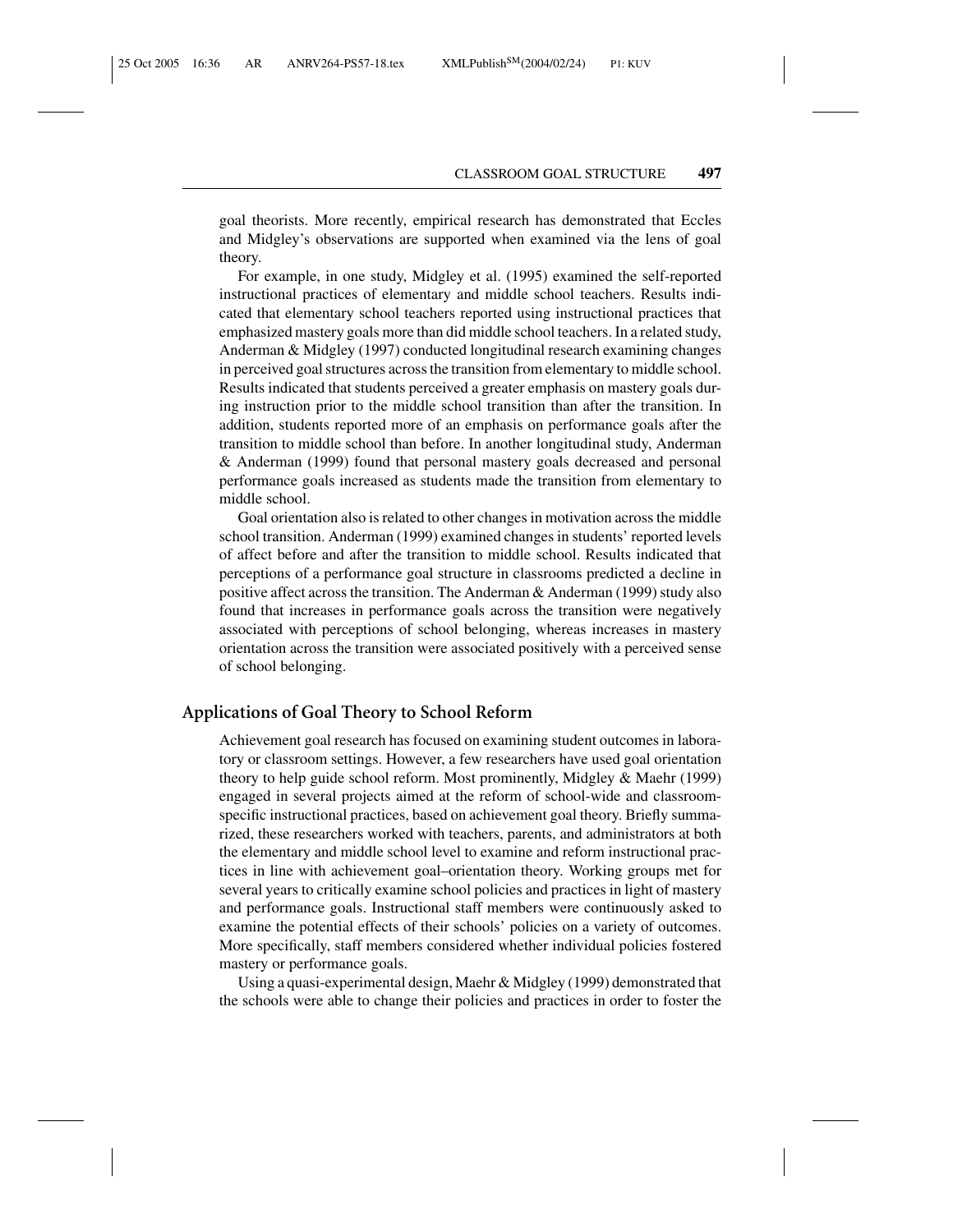development of personal mastery goals in students. Teachers consciously chose to emphasize mastery goals over performance goals, and the various changes in practice and policy that were implemented had positive effects on a number of outcomes (e.g., Anderman et al. 1999, Maehr & Midgley 1996, Midgley & Maehr 1999). For example, in the middle school study, longitudinal analyses indicated that students who made the transition from elementary school to the middle school that had used goal theory to guide reform exhibited fewer shifts toward performance and extrinsic goals over time than did students who transitioned into a more performance-oriented comparison school (Anderman et al. 1999).

#### **Goal Structures and Current Reforms in Education**

This chapter began with a discussion of current school reform efforts. Of the reforms currently underway in America's schools, the *No Child Left Behind Act of 2001* (NCLB) is expected to have the most widespread impact on students, teachers, and schools. This legislation requires school personnel to assess annually students' progress in reading and mathematics from grade 3 to 8, to increase teacher quality, to use scientifically validated teaching practices, and to provide alternatives for parents when schools are low performing. The implementation and enforcement of NCLB have sparked a good deal of controversy. For motivation researchers, the major concern is the impact of testing and accountability on teacher and students on the motivational climate on classrooms and schools. Although public scrutiny of test scores may motivate teachers and students to work harder (Roderick & Engel 2001), research on classrooms goal structures suggests that a focus on testing and evaluation can lead to a performance orientation in classrooms and schools. For older and high-ability students, a performance goal structure may enhance motivation and achievement. However, studies of elementary and middle school students, who will be most affected by NCLB, show a different pattern. For these students, performance goals are negatively related to intrinsic motivation, to adaptive forms of coping in the presence of challenge and failure, and to deeper processing of course material. Performance goal structures are also correlated with greater self-reported cheating and disruptive behaviors in the classroom, which can reduce learning opportunities for all students. A careful examination of the effects of NCLB on student achievement, motivation, and emotional well-being is needed to address current controversies in the field.

#### **SUMMARY**

In the past 25 years, goal theories of achievement have emerged as an important framework for analyzing the influence of learning environments on a range of developmental and learning outcomes. Much of this research indicates that young people adopt the most positive and adaptive approach to learning when the school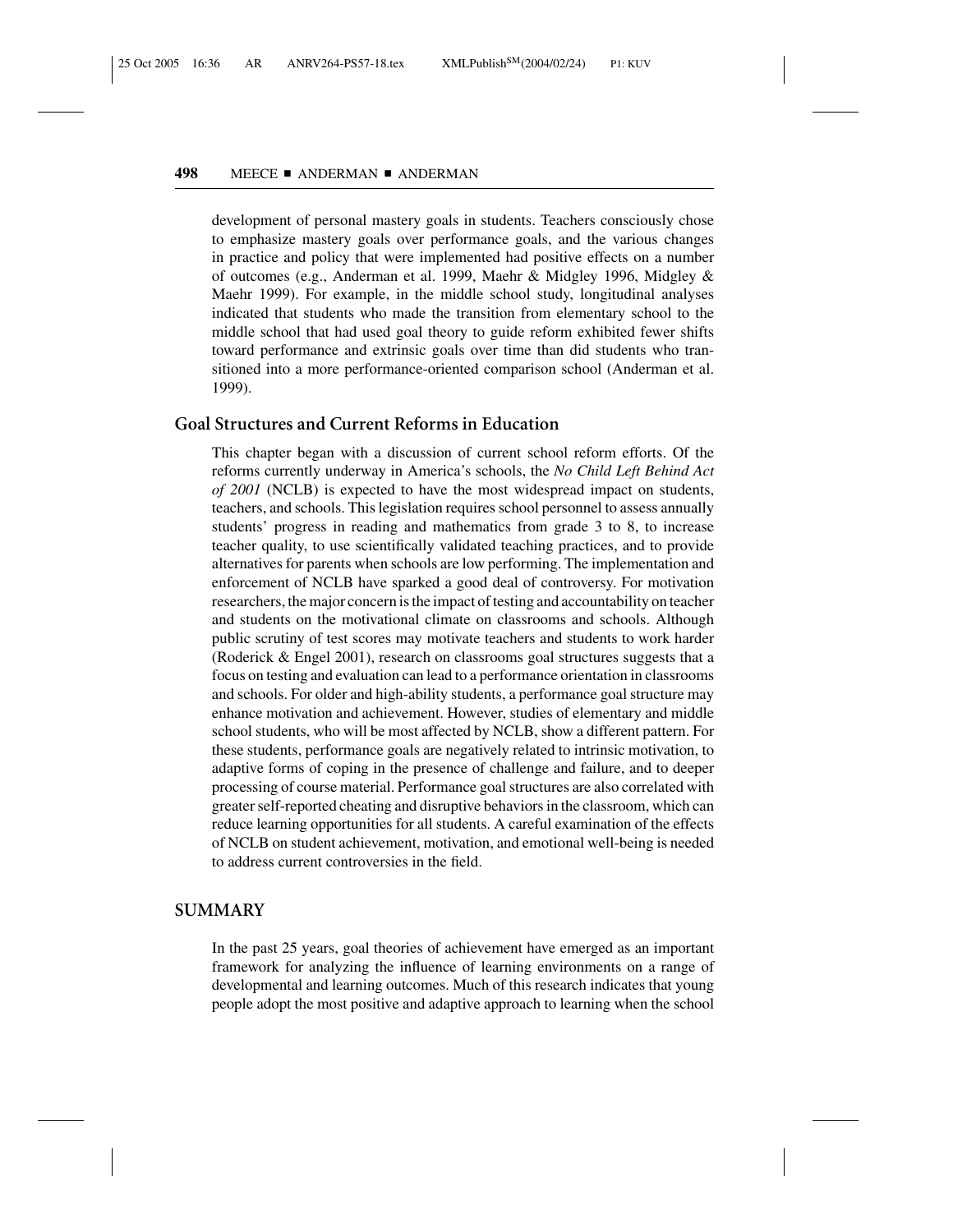environment emphasizes learning, understanding, and improving skills and knowledge. Although classroom environments that are focused on demonstrating ability and competing for grades can increase the self-efficacy beliefs and academic performance of some students, evidence suggests that many young people experience diminished motivation under these conditions. Students also report more disruptive behaviors (teasing, talking out of turn, etc.) as well as increases in school truancy and academic cheating under performance goal structures (Anderman & Midgley 2002, Kaplan et al. 2002a, Roeser & Eccles 1998).

Results across studies also emphasize the important role of students' perceptions of their learning environments (Schunk & Meece 1992). We have known for some time that young people interpret and respond differently to their schooling experiences. To some degree, students' perceptions may resemble teachers' or observers' reports. However, the "functional significance" of students' classroom and school experiences is most important in studies of children's development in school settings (Ryan & Grolnick 1986, p. 550). It is important therefore to examine the school environment from the learners' perspective (McCombs 2003, Meece et al. 2003).

One intriguing anomaly in achievement goal research is the lack of strong relations between mastery goals and student achievement. Students who are master oriented report a desire to learn and to improve their abilities, yet this personal and classroom goal focus is generally unrelated to measures of academic performance, such as grades and test scores, when prior ability is controlled (Anderman & Midgley 1997, Elliot & Church 1997, Elliot et al. 1999, Harackiewicz et al. 2000, Herman et al. 2005, Roeser et al. 1996, Skaalvik 1997, Wolters 2004). In part, this missing link may be due to how academic performance is measured. Most measures of achievement are not designed to assess a student's deep understanding of a concept or content area. Grant  $&$  Dweck (2003) recently reported that mastery goals show stronger positive relations to performance measures when a high degree of challenge is present, when processing of complex or difficult material is needed, or when the learning task itself is personally valued. Additionally, there is evidence to suggest that the influence of mastery goals on learning outcomes may be mediated through self-efficacy beliefs (Roeser et al. 1996) or deep processing strategies (Grant & Dweck 2003). Accordingly, as originally conceived, learning or mastery goals set in motion various affective or cognitive processes that have a more immediate impact on academic performance. The processes by which mastery goals affect academic performance needs further examination (Grant & Dweck 2003, Herman et al. 2005). Moreover, most studies of classroom goal structures pay little attention to the quality of instruction students receive (Meece et al. 2003). A mastery goal focus is likely to have a greater impact on student achievement, especially for students who lack prerequisite knowledge and skills, when teaching practices facilitate mastery of concepts and content. Additional studies are needed to examine the quality of instruction students receive in mastery-focused classrooms.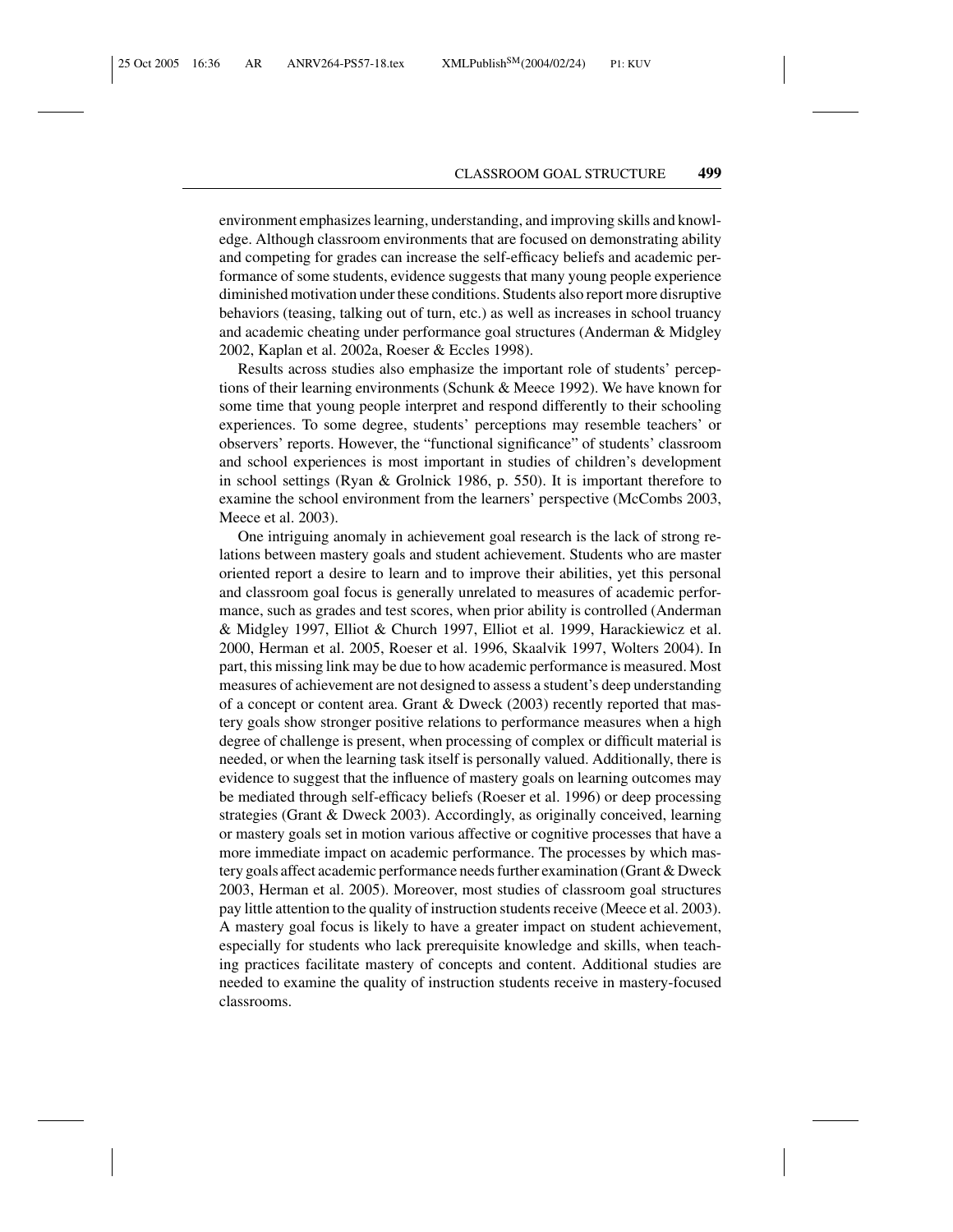#### **The** *Annual Review of Psychology* **is online at http://psych.annualreviews.org**

#### **LITERATURE CITED**

- Ames C. 1992a. Classrooms: goals, structures, and student motivation. *J. Educ. Psychol.* 84:261–71
- Ames C. 1992b. Achievement goals and the classroom climate. In *Student Perceptions in the Classroom*, ed. DH Schunk, JL Meece, pp. 327–48. Hillsdale, NJ: Erlbaum
- Ames C, Archer J. 1988. Achievement goals in the classroom: student learning strategies and motivation processes. *J. Educ. Psychol.* 80:260–67
- Anderman EM, Anderman EM. 1999. Social predictors of changes in students' achievement goal orientations. *Contemp. Educ. Psychol.* 25:21–37
- Anderman EM, Eccles JS, Yoon KS, Roeser R, Wigfield A, Blumenfeld P. 2001. Learning to value mathematics and reading: relations to mastery and performance-oriented instructional practices. *Contemp. Educ. Psychol.* 26(1):76–95
- Anderman EM, Griesinger T, Westerfield G. 1998. Motivation and cheating during early adolescence. *J. Educ. Psychol.* 90:84–93
- Anderman EM, Maehr ML, Midgley C. 1999. Declining motivation after the transition to middle school: schools can make a difference. *J. Res. Dev. Educ.* 32:131–47
- Anderman EM, Midgley C. 1997. Changes in personal achievement goals and the perceived goal structures across the transition to middle schools. *Contemp. Educ. Psychol.* 22:269–98
- Anderman EM, Midgley C. 2002. Methods for studying goals, goal structures, and patterns of adaptive learning. In *Goals, Goal Structures, and Patterns of Adaptive Learning*, ed. C Midgley, pp. 1–53. Mahwah, NJ: Erlbaum
- Anderman EM, Young AJ. 1994. Motivation and strategy use in science: individual differences and classroom effects. *J. Res. Sci. Teach.* 31(8):811–31
- Anderman EM, Wolters C. 2006. Goals, values, and affects: influences on student motivation.

In *Handbook of Educational Psychology*, ed. P Alexander, P Winne. New York: Simon & Schuster/Macmillan. 2nd ed. In press

- Anderman L. 1999. Classroom goal orientation, school belonging, and social goals as predictors of students' positive and negative affect following the transition to middle school. *J. Res. Dev. Educ.* 32:89–103
- Anderman L, Anderman E. 1999. Social predictors of change in students' achievement goal orientations. *Contemp. Educ. Psychol.* 25:21–37
- Anderman LH, Patrick H, Hruda LZ, Linnenbrink E. 2002. Observing classroom goal structures to clarify and expand goal theory. In *Goals, Goal Structures, and Patterns of Adaptive Learning*, ed. C Midgley, pp. 243– 78. Mahwah, NJ: Erlbaum
- Atkinson JW. 1964. *An Introduction to Motivation*. Princeton, NJ: Van Nostrand
- Bandura A. 1986. *Social Foundations of Thought and Action: A Social Cognitive Theory*. Englewood Cliffs, NJ: Prentice Hall
- Barron K, Harackiewicz J. 2001. Achievement goals and optimal motivation: testing multiple goal models. *J. Personal. Soc. Psychol.* 80:706–22
- Bouffard T, Boisvert T, Vezeau C, Larouche C. 1995. The impact of goal orientation on selfregulation and performance among college students. *Br. J. Educ. Psychol.* 65:317–29
- Church MA, Elliot A, Gable S. 2001. Perceptions of classroom environment, achievement goals, and achievement outcomes. *J. Educ. Psychol.* 93:43–54
- Dweck CS, Elliot ES. 1983. Achievement motivation. In *Handbook of Child Psychology. Socialization, Personality, and Social Development*, ed. EM Hetherington, pp. 643–91. New York: Wiley
- Eccles JS. 1983. Expectancies, values, and academic behaviors. In *Achievement and Achievement Motives*, ed. JT Spence, pp. 75– 176. San Francisco: Freeman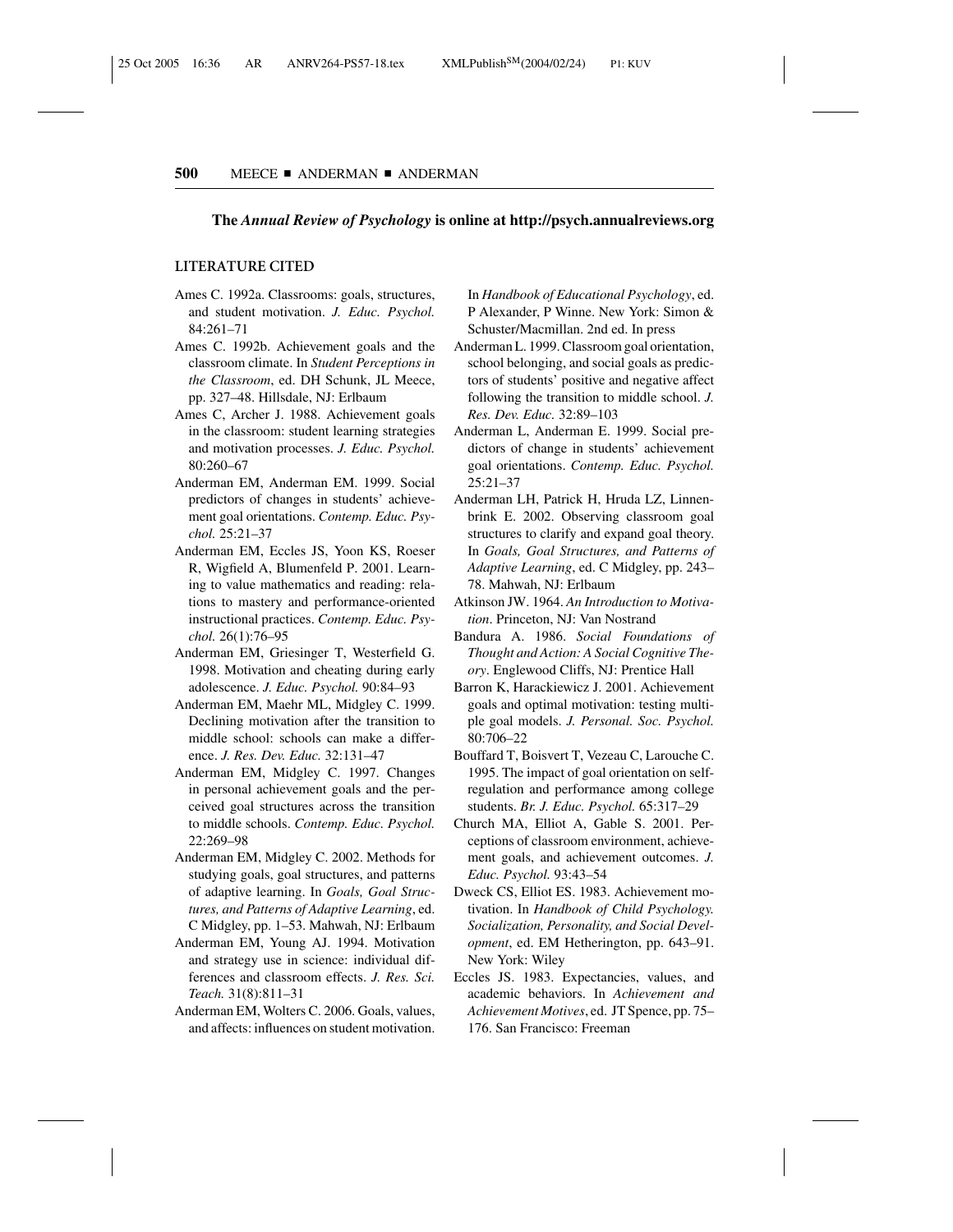- Eccles JS. 2004. Schools, academic motivation, and stage-environment fit. In *Handbook of Adolescent Psychology*, ed. RM Lerner, L Steinberg, pp.125–53. Hoboken, NJ: Wiley. 2nd ed.
- Eccles JS, Midgley CM. 1989. Stageenvironment fit: developmentally appropriate classrooms for young adolescents. In *Research on Motivation in Education*, ed. C Ames, R Ames, pp. 139–86. San Diego, CA: Academic
- Elliot AJ, Church MA. 1997. A hierarchical model of approach and avoidance achievement motivation. *J. Personal. Soc. Psychol.* 72(1):218–32
- Elliot AJ, Harackiewicz JM. 1996. Approach and avoidance achievement goals and intrinsic motivation: a mediational analysis. *J. Personal. Soc. Psychol.* 70(3):461–75
- Elliot AJ, McGregor H. 2001. A  $2 \times 2$  achievement goal framework. *J. Personal. Soc. Psychol.* 80:501–19
- Elliot AJ, McGregor H, Gable S. 1999. Achievement goals, study strategies, and exam performance: a mediational analysis. *J. Educ. Psychol.* 91:549–63
- Elliot E, Dweck C. 1988. Goals: an approach to motivation and achievement. *J. Personal. Soc. Psychol.* 54:5–12
- Graham S, Golan S. 1991. Motivational influences on cognition: task involvement, ego involvement, and depth of information processing. *J. Educ. Psychol.* 83:187–96
- Grant H, Dweck C. 2003. Clarifying achievement goals and their impact. *J. Personal. Soc. Psychol.* 85:541–53
- Greene BA, Miller RB. 1996. Influences on achievement: goals, perceived ability, and cognitive engagement. *Contemp. Educ. Psychol.* 21:181–92
- Greene BA, Miller RB, Crowson M, Duke B, Akey K. 2004. Predicting high school students' cognitive engagement and achievement: contributions of classroom perceptions and motivation.*Contemp. Educ. Psychol.* 29: 499–517
- Harackiewicz JM, Barron KE, Elliot AJ. 1998. Rethinking achievement goals: when are they

adaptive for college students and why? *Educ*. *Psychol.* 33:1–21

- Harackiewicz JM, Barron KE, Pintrich PR, Elliot AJ, Thrash T. 2002. Revision of achievement goal theory: necessary and illuminating. *J. Educ. Psychol.* 94:638–45
- Harackiewicz JM, Barron KE, Tauer J, Carter S, Elliot AJ. 2000. Short-term and long-term consequences of achievement goals: predicting interest and performance over time. *J. Educ. Psychol.* 92:316–30
- Herman P, Gomez L, Tester K. 2005. *Mastery goals in middle grades science classrooms: Are they really related to achievement?* Poster presented at Annu. Meet. Am. Educ. Res. Assoc., Montreal
- Kaplan A, Gheen M, Midgley C. 2002a. Classroom goal structure and student disruptive behaviour. *Br. J. Educ. Psychol.* 72:191–212
- Kaplan A, Middleton MJ, Urdan T, Midgley C. 2002b. Achievement goals and goal structures. In *Goals, Goal Structures, and Patterns of Adaptive Learning*, ed. C Midgley, pp. 21–55. Hillsdale, NJ: Erlbaum
- Maehr M, Midgley C. 1991. Enhancing student motivation: a schoolwide approach. *Educ. Psychol.* 26:399–427
- Maehr M, Midgley C. 1996. *Transforming School Cultures*. Boulder, CO: Westview
- Maehr M, Nicholls JG. 1980. Culture and achievement motivation: a second look. In *Studies in Cross-Cultural Psychology*, ed. N Warren, pp. 221–67. New York: Academic
- McCombs B. 2003. Applying educational psychology knowledge base in educational reform: from research to application to policy. In*Comprehensive Handbook of Psychology*, ed. WM Reynolds, GE Miller, Vol. 7, pp. 583–607. New York: Wiley
- Meece JL. 1991. The classroom context and children's motivational goals. In *Advances in Achievement Motivation Research*, ed. M Maehr, P Pintrich, pp. 261–85. New York: Academic
- Meece JL, Blumenfeld PC, Hoyle R. 1988. Students' goal orientations and cognitive engagement in classroom activities. *J. Educ. Psychol.* 80:514–23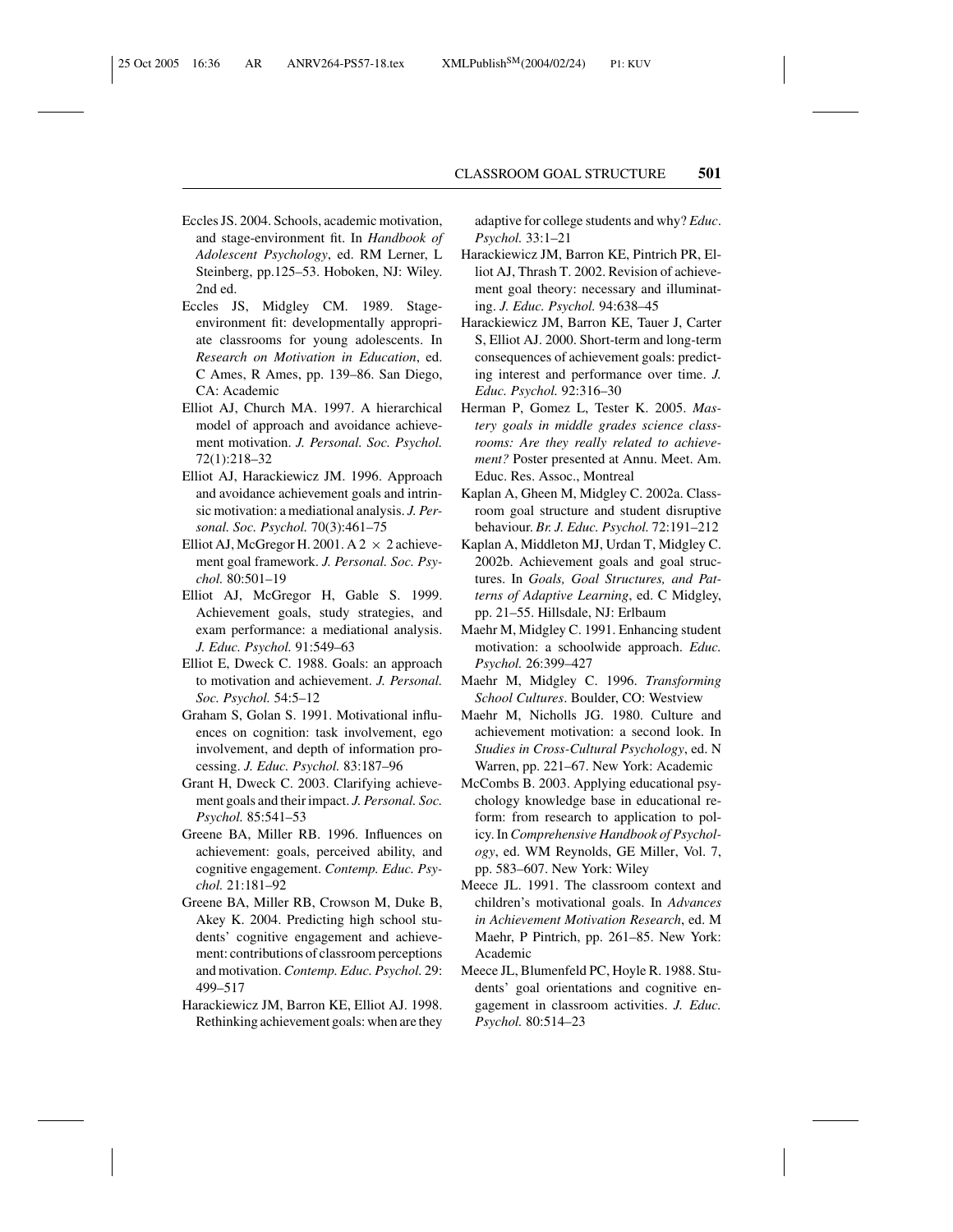- Meece JL, Herman P, McCombs B. 2003. Relations of learner-centered teaching practices to adolescents' achievement goals. *Int. J. Educ. Res.* 39:457–75
- Meece JL, Holt K. 1993. Variations in students' achievement goal patterns. *J. Educ. Psychol.* 85:582–90
- Meece JL, Miller SD. 2001. A longitudinal analysis of elementary school students' achievement goals in literacy activities. *Contemp. Educ. Psychol.* 26:454–80
- Midgley C. 2002. *Goals, Goal Structures, and Patterns of Adaptive Learning*. Hillsdale, NJ: Erlbaum
- Midgley C, Anderman EM, Hicks L. 1995. Differences between elementary and middle school teachers and students: a goal theory approach. *J. Early Adolesc.* 15(1):90–113
- Midgley C, Kaplan A, Middleton M. 2001. Performance-approach goals: good for what, for whom, under what circumstances, and at what cost? *J*. *Educ. Psychol.* 93:77–86
- Midgley C, Kaplan A, Middleton M, Maehr ML, Urdan T, et al. 1998. The development and validation of scales assessing students' achievement goal orientations. *Contemp. Educ. Psychol.* 23:113–31
- Midgley C, Maehr M. 1999. Using motivation theory to guide school reform. In *Promoting Positive Outcomes: Issues in Children's and Families' Lives*, ed. AJ Reynolds, HJ Walberg, RP Weissberg, pp. 129–59. Washington, DC: Child Welfare League Am.
- Midgley C, Maehr M, Hicks L, Roeser R, Urdan T, et al. 1997. *Patterns of Adaptive Learning Survey* (*PALS*). Ann Arbor: Univ. Mich. Press
- Miller R, Greene B, Montalvo G, Ravindran B, Nichols J. 1996. Engagement in academic work: the role of learning goals, future consequences, pleasing others, and perceived ability. *Contemp. Educ. Psychol.* 21:388–422
- Nicholls JG. 1984. Achievement motivation: conception of ability, subjective experience, task choice, and performance. *Psychol. Rev.* 91:328–46
- Nicholls JG. 1989. *The Competitive Ethos and Democratic Education*. Cambridge, MA: Harvard Univ. Press
- Nolen SB. 1988. Reasons for studying: motivational orientations and study strategies. *Cogn. Instruct.* 5:269–87
- Nolen SB. 2001. Learning environment, motivation, and achievement in high school science. *J. Res. Sci. Teach.* 40:347–68
- Nolen SB, Haladyna TM. 1990. Personal and environmental influences on students' beliefs about effective study strategies. *Contemp. Educ. Psychol.* 15:116–30
- Patrick H, Anderman LH, Ryan AM, Edelin K, Midgley C. 2001. Teachers' communication of goal orientations in four fifth-grade classrooms. *Elem. School J.* 102:35–58
- Pintrich P. 2000. Multiple goals, multiple pathways: the role of goal orientation in learning and achievement. *J. Educ. Psychol.* 92:544– 55
- Pintrich P, Schunk D. 2002. *Motivation in Education. Theory, Research, and Applications*. Upper Saddle River, NJ: Merrill/Prentice Hall. 2nd ed.
- Roderick M, Engel M. 2001. The grasshopper and the ant: motivational responses of low-achieving students to high stakes testing. *Educ. Eval. Policy Anal.* 23:197–227
- Roeser RW, Eccles JS. 1998. Adolescents' perceptions of middle school: relation to longitudinal changes in academic and psychological adjustment. *J. Res. Adolesc.* 8:123– 58
- Roeser RW, Midgley C, Urdan TC. 1996. Perceptions of the school psychological environment and early adolescents' psychological and behavioral functioning in school: the mediating role of goals and belonging. *J. Educ. Psychol.* 88:408–22
- Ryan R, Grolnick W. 1986. Origins and pawns in the classroom. Self-reports and projective assessments of individual differences in children's perceptions. *J. Personal. Soc. Psychol.* 50:550–58
- Schunk DH. 1991. Self-efficacy and academic motivation. *Educ. Psychol.* 26:207–31
- Schunk DH, Meece JL, eds. 1992. *Student Perceptions in the Classroom: Causes and Consequences*, pp. 287–306. Hillsdale, NJ: Erlbaum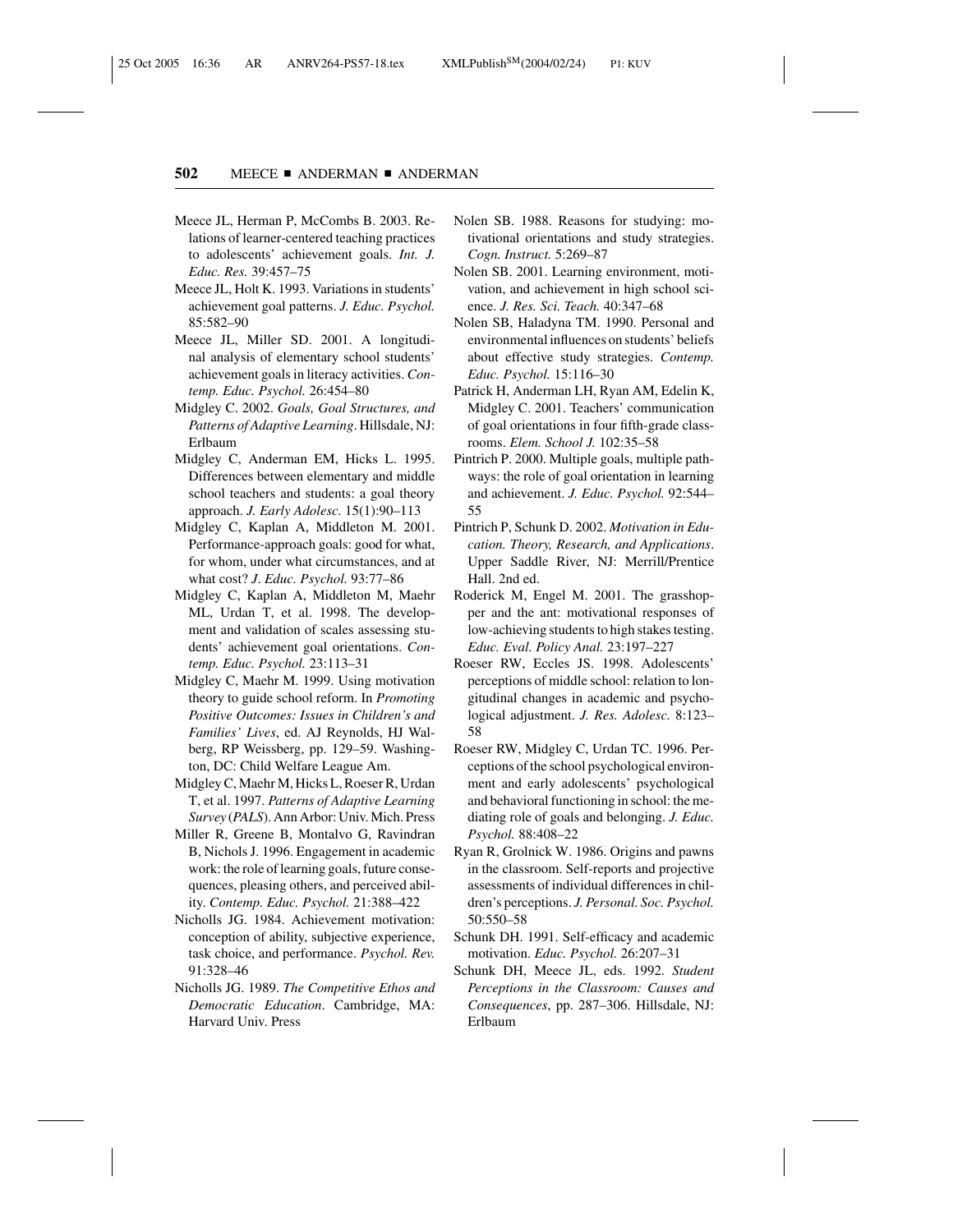- Skaalvik EM. 1997. Self-enhancing and selfdefeating ego orientation: relation with task and avoidance orientation, achievement, selfperceptions, and anxiety. *J. Educ. Psychol.* 89:71–81
- Stipek DJ, Kowalski P. 1989. Learned helplessness in task-orienting versus performanceorienting testing conditions. *J. Educ. Psychol.* 81:384–91
- Thorkildsen TA, Nicholls JG. 1998. Fifthgraders achievement orientations and beliefs: individual and classroom differences. *J. Educ. Psychol.* 90:179–201
- Turner JC, Midgley C, Meyer DK, Gheen MQ, Anderman E, et al. 2002. The classroom environment and students' reports of avoidance strategies in mathematics: a multi-method study. *J. Educ. Psychol.* 94:88–106
- Urdan T. 2004. Predictors of academic selfhandicapping and achievement: examining achievement goals, classroom goal structures, and culture. *J. Educ. Psychol.* 96:251– 64
- Urdan T, Midgley C, Anderman EM. 1998. The role of classroom goal structure in students' use of self-handicapping strategies. *Am. Educ. Res. J.* 35:101–35
- Weiner B. 1979. A theory of motivation for some classroom experiences. *J. Educ. Psychol.* 71:3–25
- Weiner B. 1990. History of motivational research in education. *J. Educ. Psychol.* 82: 616–22
- Wentzel KR. 1992. Motivation and achievement in adolescence: a multiple goals perspective. In *Student Perceptions in the Classroom: Causes and Consequences*, ed. DH Schunk, J Meece, pp. 287–306. Hillsdale, NJ: Erlbaum
- Wigfield A, Eccles JS. 1992. The development of achievement task values: a theoretical analysis. *Dev. Rev.* 2:265–310
- Wigfield A, Eccles JS. 2000. Expectancy-value theory of achievement motivation. *Contemp. Educ. Psychol.* 25:68–81
- Wigfield A, Eccles JS, MacIver D, Reuman D, Midgley C. 1991. Transitions at adolescence: changes in children's domain-specific selfperceptions and general self-esteem across the transition to junior high school. *Dev. Psychol.* 27:552–65
- Wolters C. 2004. Advancing achievement goal theory: using goal structures and goal orientations to predict students' motivation, cognition, and achievement. *J. Educ. Psychol.* 96:236–50
- Wolters C, Yu S, Pintrich P. 1996. The relation between goal orientation and students' motivational beliefs and self-regulated learning. *Learn. Individ. Differ.* 8:211–38